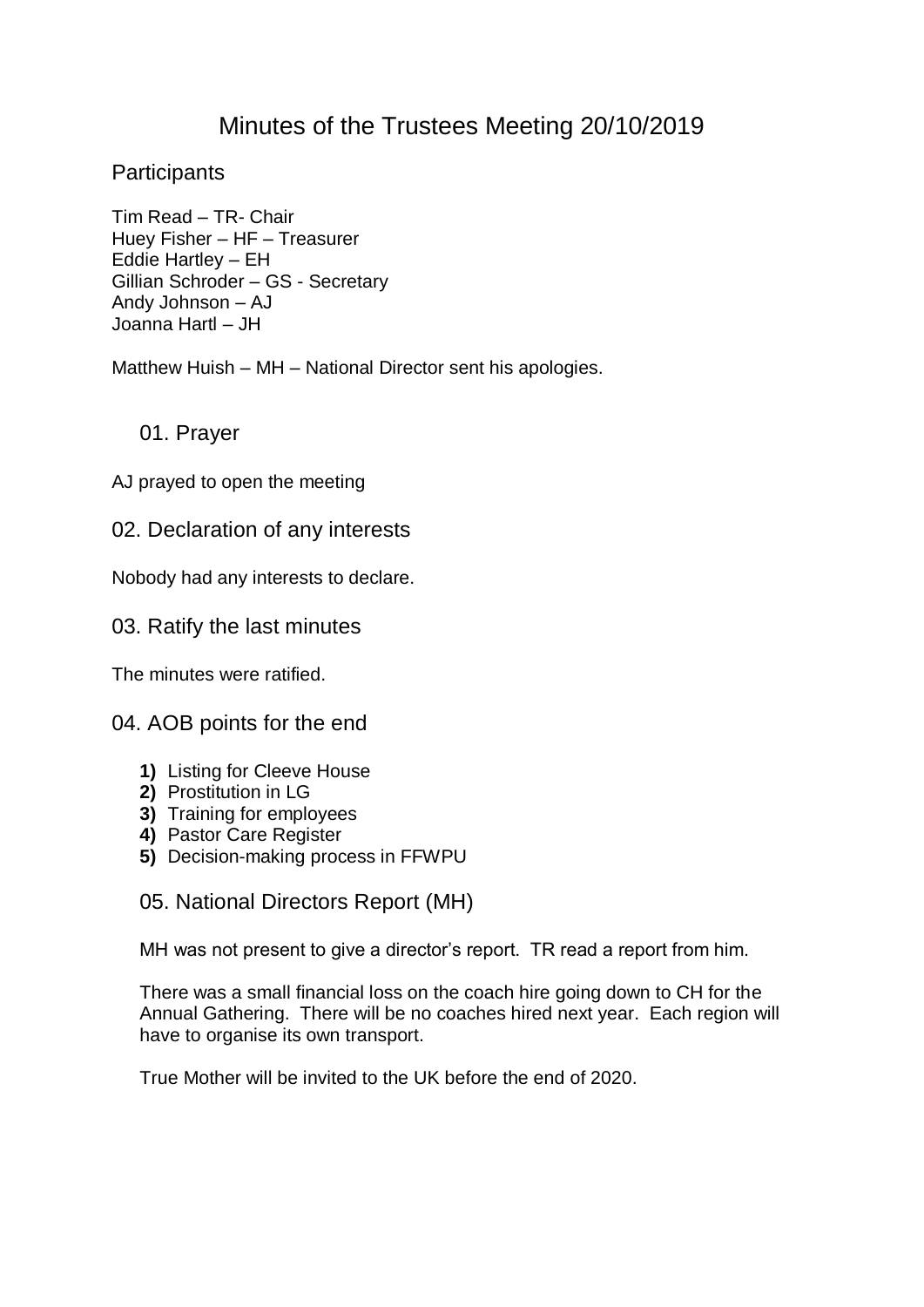Reports of officers, boards and standing committees:

06. Treasurer's report - audit (HF)

HF - The accounts have been handed in to the Charity Commission and the Scottish accounts were also handed in just before the deadline.

HF- I will change the layout of the financial reports to make it simpler for others to understand.

AJ – Wiltshire Council library makes just a few really clear slides for an accounts presentation. It works well as everybody can understand them.

HF – Up to December, we have an underspend of £22,000. We also have £317,000 in the bank, most of which is allocated.

07. Secretaries report (GS)

GS – Sorry that the minutes were a bit late this time. I was away. I will try to do them more quickly this time.

Reports of special committees:

08. Corporate charity status special committee report (TR)

We are waiting until we have more funds available before we do this as we need to involve solicitors.

09. Cleeve House Management Group (AJ, JH, Bernard Chellew)

AJ – We did quite a lot of advertising for a house manager for Cleeve House and the only serious candidate was Julian from Bulgaria.

Bernard Chellew (on the phone) – We had long discussions with Yulian. He came to Swansea about 6 months ago. He is a good brother with a nice family. He is into alternative medicine;he is a Seminary graduate and a good lecturer.

JH – Yulian also came to the UK and spent some time looking around CH and talking to me. He has many good ideas and is a good entrepreneur. They speak English.

EH – Some people are concerned that he is bringing his wife and five children.

EH – However, now that we have looked at the numbers again, we can see that B&B is viable at CH.

JH – His wife can do all the housekeeping and his four older boys (aged 18, 16, 15 and 12) can do a lot to help.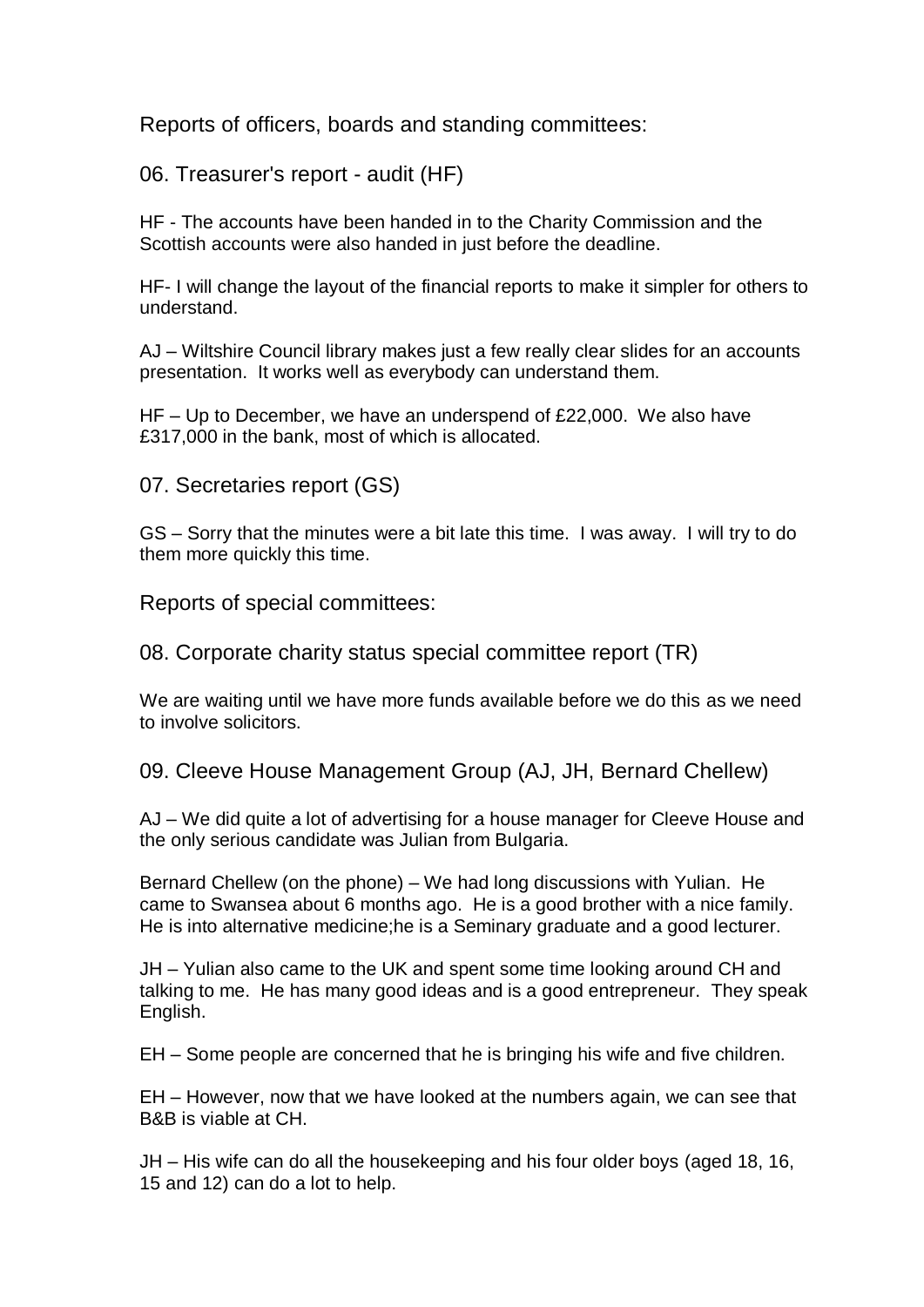We do have a plan and there is enough money coming in in the next 3 months. We could just do it on a 3-month trial basis. He will not mind about that.

JH – Yoga and UPF will bring in £2,000. The HARP w/s will bring in £1,500 to £ 2,000. We would need another £1,400 in February. We could easily make this from B&B.

- EH Who is going to do the bookkeeping?
- JH In the beginning I will do it voluntarily and afterwards Yulian will do it.
- EH Who will be the signatories to the contract?
- JH Bernard and HF
- EH Who is the line manager?
- JH AJ and HF to be line managers.
- HF I would like to oversee CH finances.

**Motion:** "We accept Yulian and his family as the house manager for CH for a probationary period of 3 months in line with the Management Committee's proposals. This is to be reviewed after this 3-month period, taking into consideration the decisions arrived at from the property consultation".

#### **Carried**

 **Action Point:** JH to produce a draft contract and send it to HF and Sylvia.

10. Consultation Steering Committee (TR, SR, EH, Terry Linden-Fermor,Sonja Read)

TR – Sonja Read produced a report and we will receive it soon. It is a 41-page document and there are a few mistakes in it which need to be corrected. If you have any corrections, please email them to TR and he will contact Sonja.

TR – The report was to ascertain to what use the properties should be put. The second stage is to look at the financials.

TR – If we decide to hire a consultant, they will take into account our needs assessment. They will be asked to come up with three scenarios. They will see our accounts and they will have one-on-one interviews with our financial staff.

Unfinished business:

None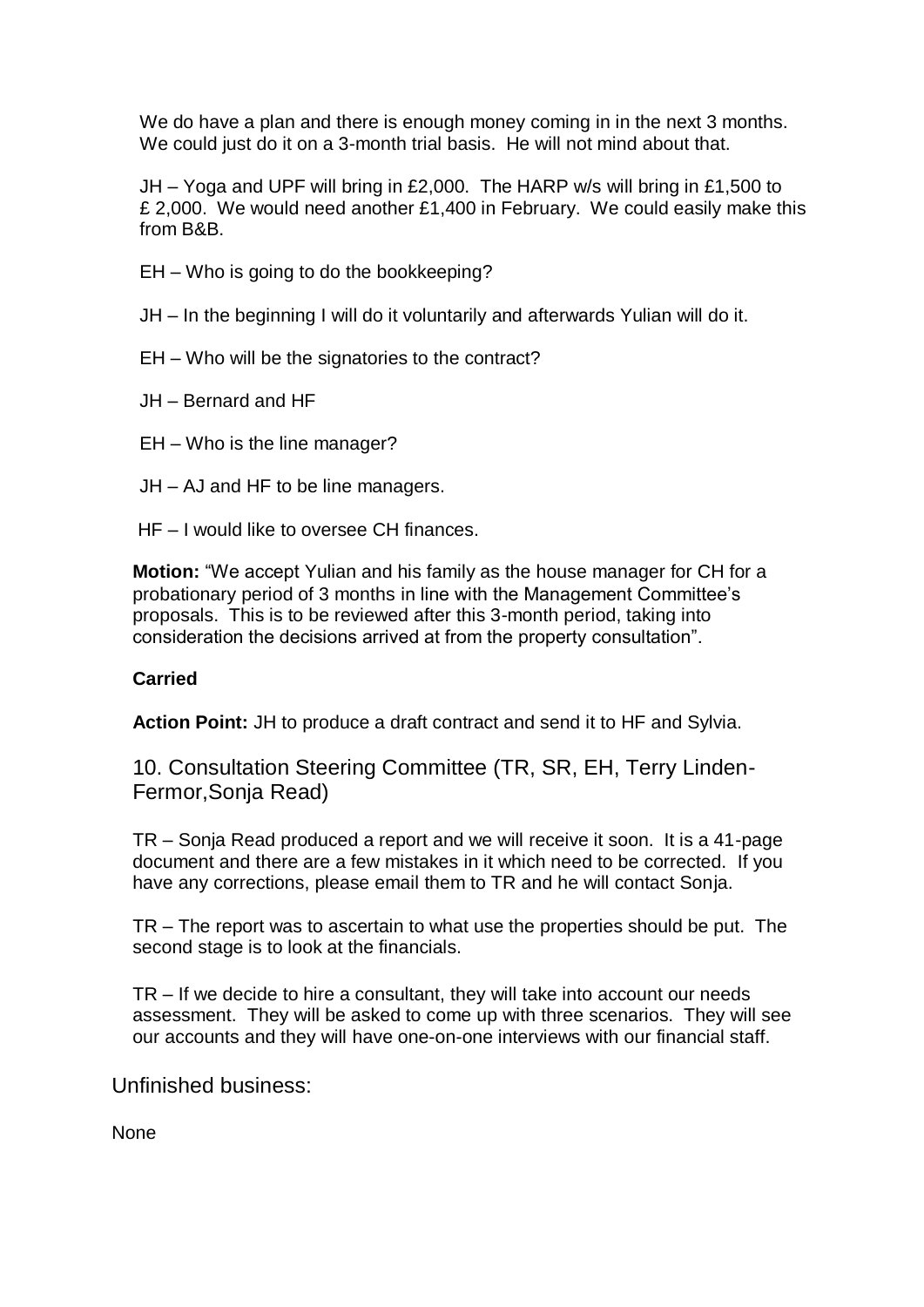New business:

11. (Decision) Short term arrangements for Cleeve House proposal(JH, AJ)

12. (Report) Steve Buckley situation update. (AJ)

**BRFAK** 

13. (Report) Financial projection overall for HQ 2020, Budget allocation. (EH,HF)

EH – Historically, since 2013, the PIC set a budget for discretionary costs. However, since we changed the name Simon was unclear about who now decides what. Trustees can concentrate on monitoring finances and also setting the NC overall discretionary HQ budget every year and the PIC can concentrate on exploitation of the property assets.

EH – The outgoings of the discretionary side have been growing. As soon as we make more money, we spend it.

The NC receives all the requests from the departments, and they have to squeeze everything into the £17,249.

In terms of actual costs in 2019, they have spent 4.4% under budget.

EH – We should give them a budget for 2020 of 5% less than last year because there are sums left to spend from 2019 in 2020 for Archiving and the Local Initiatives Fund – these do not need further funding in 2020.

HF – We should not say that it is 5% below last year's budget. This is demoralising.

EH calculates the budget figure as £16,387.

**Action Point:** TR to write to NC and let them know that HF is to be the treasurer from now on and should be invited to all future meetings.

14. (Decision) How to decide on whether to bring in outside consultancy (TR)

**Motion:** "A separate meeting via Zoom should be arranged with the PIC to decide on whether to bring in an outside consultancy."

TR – they would need to meet with the trustees in the beginning.

EH – What kind of budget can we afford?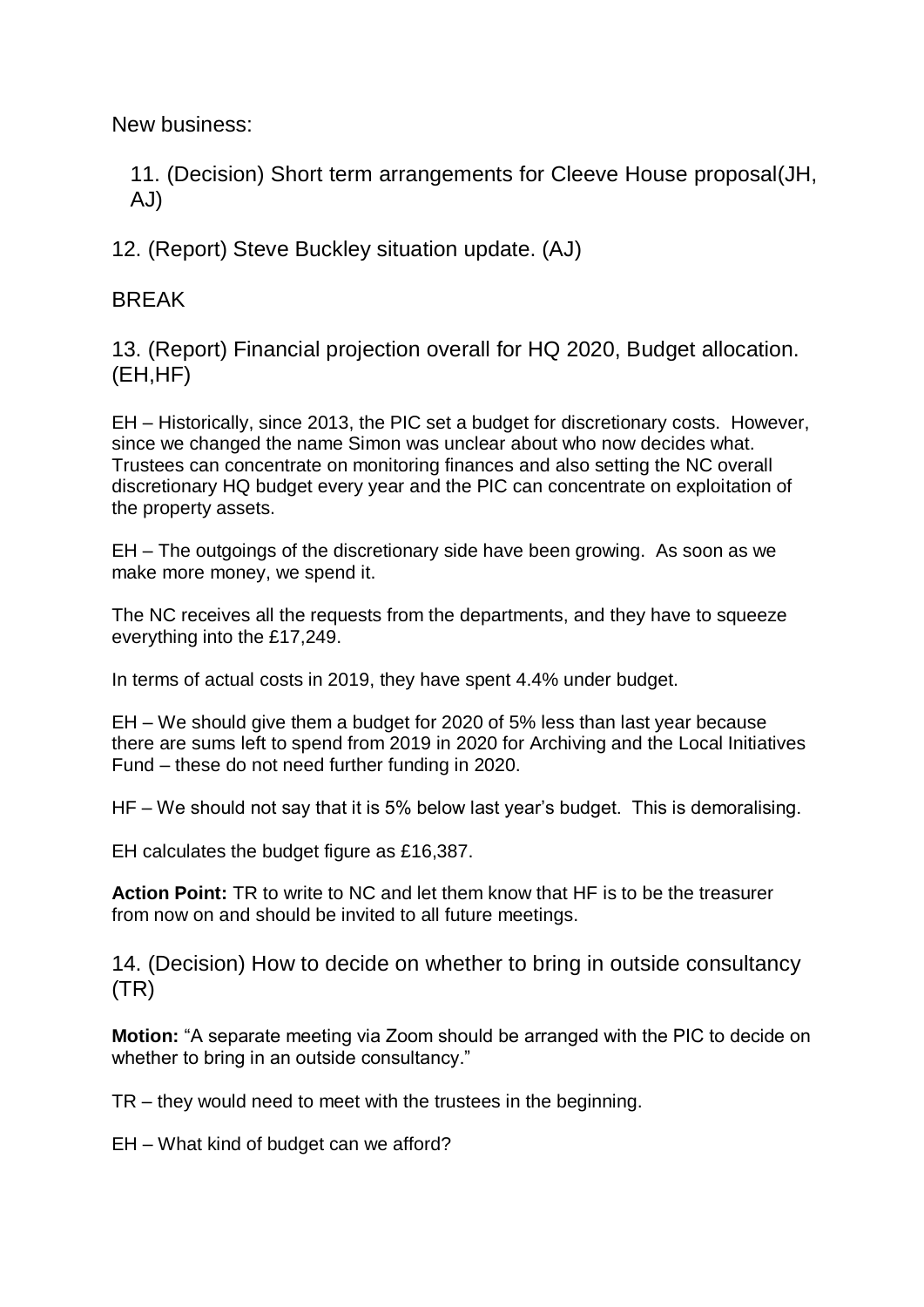HF – Let us all meet together to find out what we want to do with the buildings. If they don't decide, we will decide.

**Amendment by AJ:**"Wait until after the vision mission and strategy statement is finalised on Wednesday 23<sup>rd</sup> October until we set up the Zoom call".

Amended Motion A separate meeting via Zoom should be arranged with the PIC to decide on whether to bring in an outside consultancy after the vision mission and strategy statement is finalised on Wednesday 23<sup>rd</sup> October.

## **Carried as amended**

**Action Point:** Tim will tell the NC that if they can't come up with a vision by Wednesday 23<sup>rd</sup> October then the trustees will do it.

15. (Decision) The adoption of the Won Jeon as a national asset and bringing the committee into a formal arrangement with FFWPU.

Motion: "the adoption of the Won Jon and its activities as a national asset."

AJ – It is the only Holy Ground actually planted by True Father in the whole of Europe.

The churches should make some regular financial commitment to it. The Won Jon accounts should be transparent.

Francoise received some seed money for headstones etc.

HF – We need to improve the appearance of the area.

**Amendment by JH:**"Provided that the Won Jon Committee are happy with this arrangement".

**Amended Motion:** The Won Jon and its activities should be adopted as a national asset provided that the Won Jon Committee are happy with this arrangement

# **Carried as amended**

16. (Discussion) Accounts and HR after Sylvia.

TR – Sylvia is likely to leave and Terry is likely to follow her.

HF – I would like to talk to her and try and persuade her to stay.

TR – HR is an essential role as there are over 20 employees now.

EH – Sylvia might stay with the LG flats, but she does not necessarily want to do HR and the accounts office work.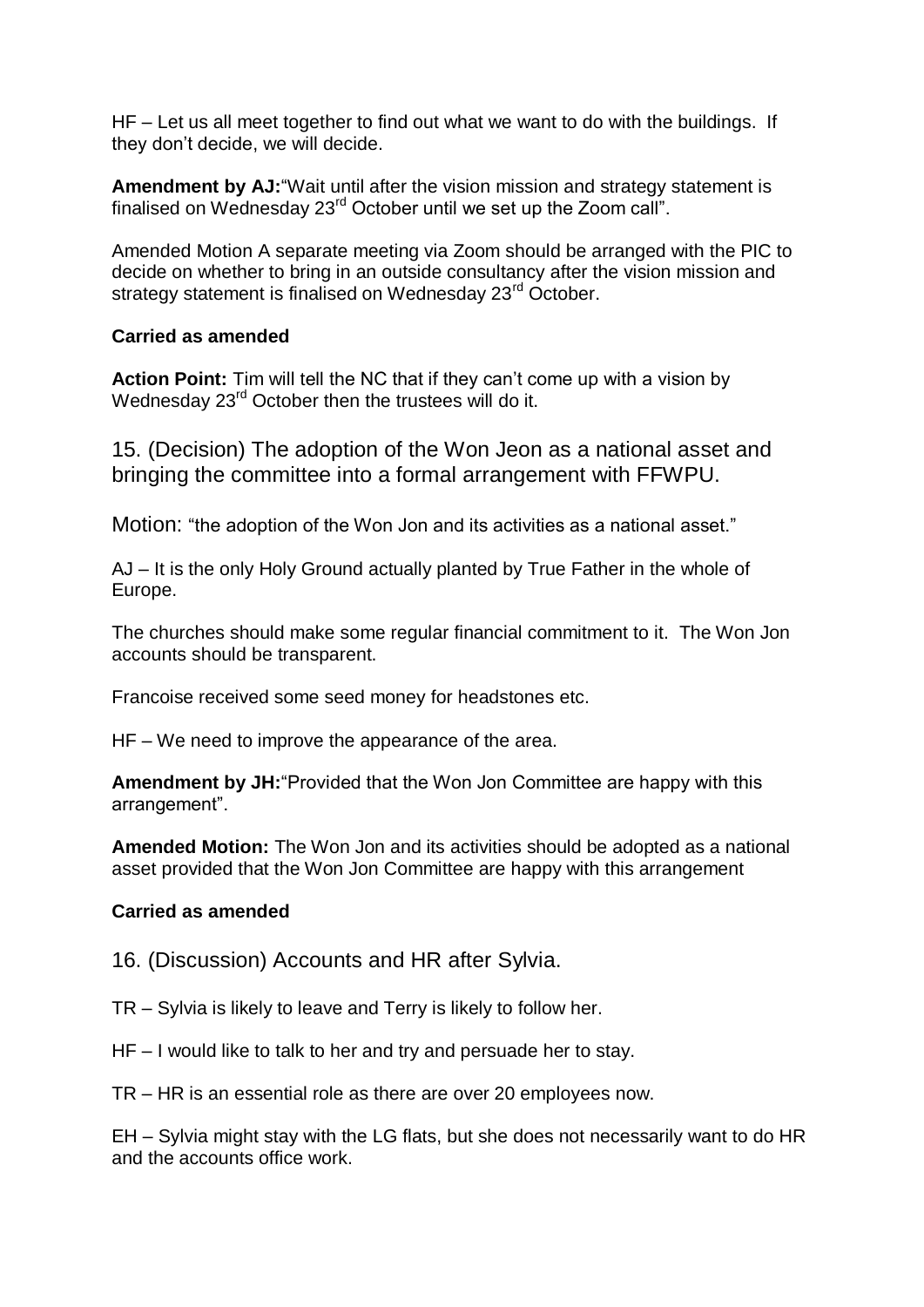We have not found a business support officer through advertising. We have to headhunt specific people. We need someone who is a details person.

AJ – Do we need Julian as well as Sylvia? If Sylvia is willing to stay on, can she take on the Julian job as well?

**Action Point:** HF to talk to Sylvia.

**Action Point:** TR to speak to Matthew and the NC to see if they have plans to replace HR and accounts when Sylvia leaves.

# 17. AOB

#### **1) Listing for Cleeve House**

AJ – If CH becomes a House of local architectural interest, could English Heritage have a say in how it is used?

**Motion:** To get some kind of budget to go to local planning consultant (cost to be researched).

#### **Carried**

**Action Point:** AJ to find out how much it costs.

#### **2) Prostitution in LG**

AJ spoke to Grant Miller. He says it is not true, the woman in question is from Morocco doing a master's degree here.

TR – The police have been informed that we have been approached about this, so we are covered.

PIC is looking into this more

#### **3) Training for employees**

**Motion: "**the trustees make a request to the executive that all of our employees go through basic training in the next 12 months".

**Amendment by TR**: "We ask Tom O'Connell to research what training is needed".

**Amended Motion:** "The trustees make a request to the executive that all of our employees go through basic training in the next 12 months, and that Tom O'Connell researches what training is needed"

#### **Carried as amended**

**Action Point:** Tom O'Connell to find out what basic training we need.